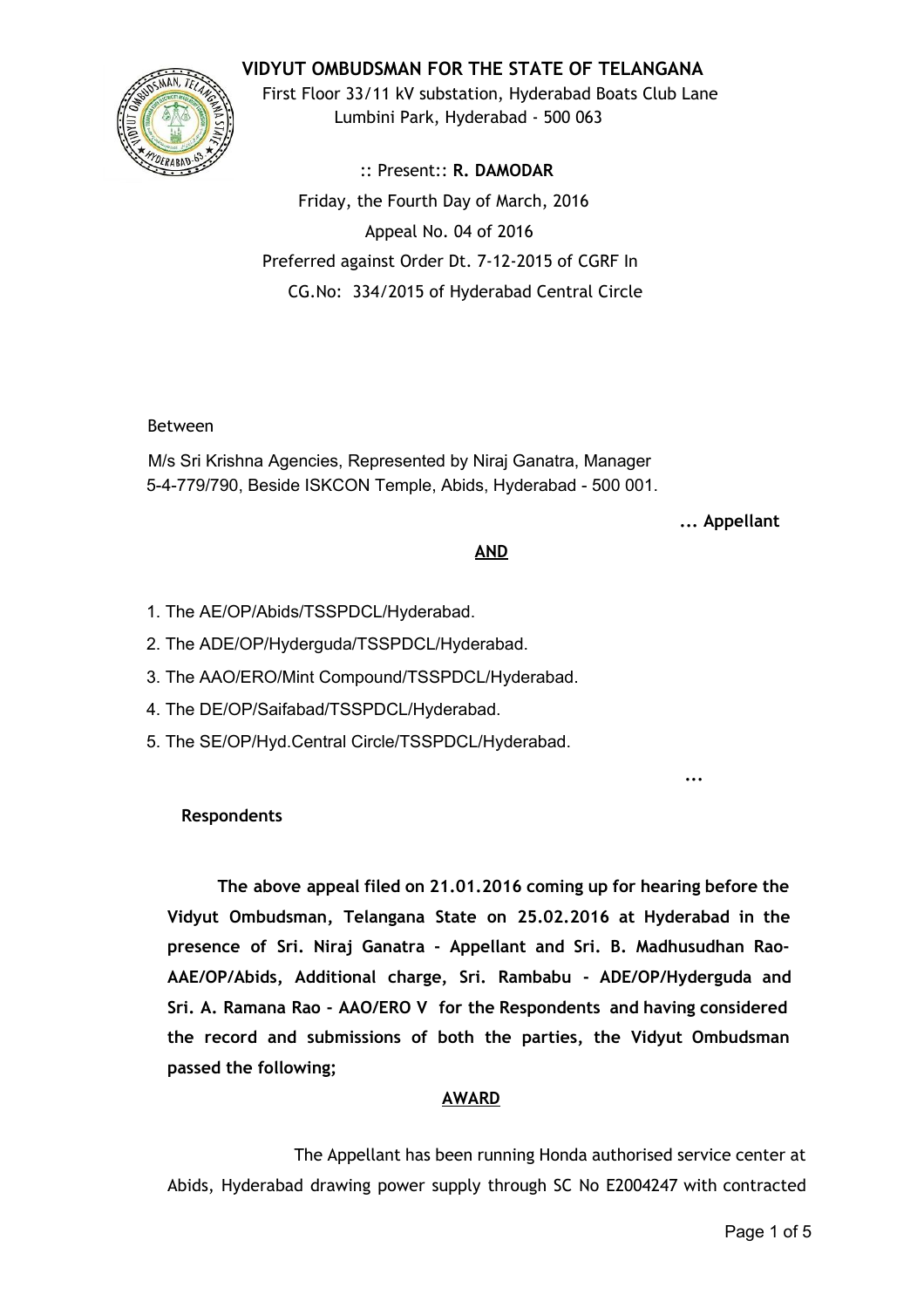load of 5.0 KW. The contracted load was later enhanced to 12.0 KW on payment of development charges. The Appellant was served with a bill for Rs 44,000/‐ in the month of June,2015 though the usual monthly consumption was between Rs 10,000/‐ and Rs 15000/‐. The Appellant claimed that they do not have any heavy equipment to consume such volume of power. When there was no response from the Respondents, the Appellant preferred a complaint before CGRF.

2. The 1st Respondent AAE/OP/Abids /Hyderabad represented before the CGRF that on 8.5.2014 a case of having additional load of 7 KW over contracted load of 5 KW was booked. The Appellant failed to pay the development charges and the security deposit as required for availing 12 KW. He stated that on payment of the development charges and security deposit, the load was enhanced to 12 KW in June, 2015 and the billing was done on KVAH basis. He claimed that the accumulated KVAH units for the past consumption were billed in the month of June, 2015 as per the Clause (3)(2) 1 of the Terms and Conditions of LT Supply of Tariff Order 2015‐16.

3. The 3rd Respondent claimed that as per the Tariff Order, for the service of 10 KW load, the billing should be done with KVAH consumption. Therefore, he stated that the difference of KWH units and KVAH units from May 2014 to may 2015 was included in the bill for the month of June 2015, which the Appellant has to pay.

4. Before the CGRF, the Appellant pleaded that he was normally getting CC bills below Rs 15000/‐ per month and that suddenly he received an excess bill in June 2015, which he claimed needed rectification.

5. The 2nd Respondent stated that as per the inspection report dt 8.5.2014 of the DPE, the KVAH reading noted was 16,494. The additional load was regularised from June, 2015 onwards. He undertook to revise the difference of KWH and KVAH units, withdraw the excess bill amount and issue a revised bill to the Appellant within 3 days.

6. Having considered the material on record and also the arguments and undertaking, the CGRF observing that since the additional load has been regularised in the month of in June, 2015 KVAH, the billing may be effected only from June, 2015 onwards and directed that the bills should be issued accordingly, through the impugned orders.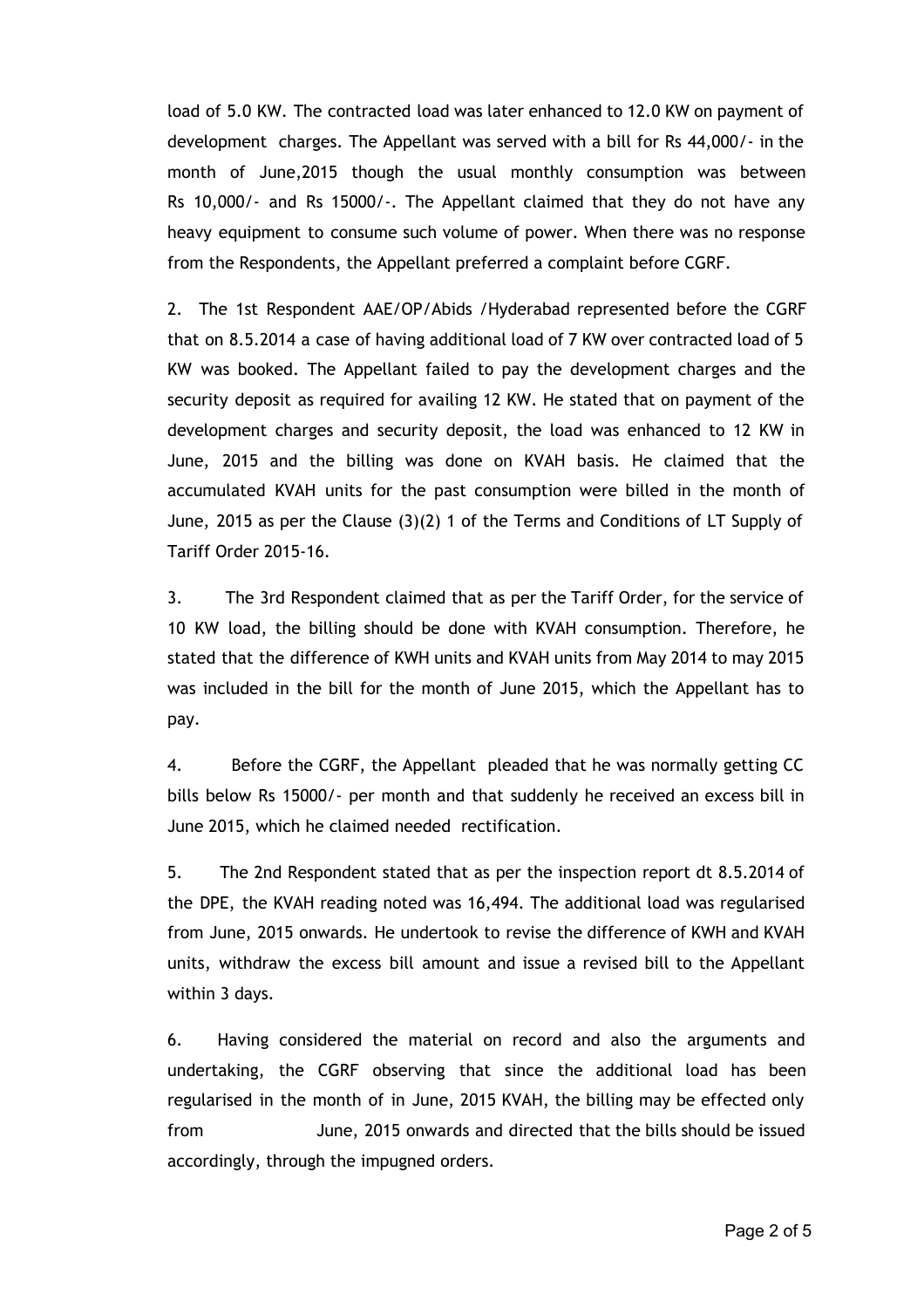7. Aggrieved and not satisfied with the impugned orders, the Appellant preferred the present appeal claiming that he has been running a small business of Honda two wheeler service and that it is very difficult for him to pay ACD amount of Rs 8,474/‐ and that his business is a service oriented one and that he is finding it difficult to pay such huge power consumption charges every month .

8. Efforts at mediation could not succeed, because there is no meeting point between the parties. On the basis of the record, the following issues arise for determination:

- i. Whether the Appellant is entitled to waiver of ACD amount of Rs 8474/‐?
- ii. Whether the impugned orders are ilable to set aside?

### **Issues 1 & 2**

9 The service of the Appellant was inspected on 8.05.2014 and excess load of 7KW over the contracted load of 5 KW was discovered. The appellant was served with a demand for deposit of development charges of Rs 8400/- and security deposit of Rs  $5600/$ -, which was paid on  $18.10.2014$ . As per the Clause  $(3)(2)$  1 of the Terms and Conditions of LT supply (Tariff Order 2015‐12016) for the service having more than 10 KW load, the billing should be done on KVAH basis. Such billing covering the difference between KWH and KVAH units was made from May, 2014 to May, 2015 and it was included in the bill for the month of June, 2015 which resulted in the Appellant getting more than the usual CC bill containing arrears and claiming that it was an excess bill. The 2nd Respondent undertook to withdraw the back billing before the CGRF, about which there is no dispute now. The Respondents demanded ACD amount of Rs 8474/‐ which has not been withdrawn. This ACD amount is being demanded by the Respondents based on the total load of 12 KW, discovered with the Appellant on the date of inspection on 8.05 2014.

10. As per the calculation sheet submitted by the 3rd respondent AAO/ERO/Mint compound , the ACD has been levied based on the consumption recorded from April, 2014 to March, 2015 taking average of 2 months consumption which is detailed below:‐

Consumption from April, 2014 to March, 2015: 15,316

units

Average units for 12 months:

15316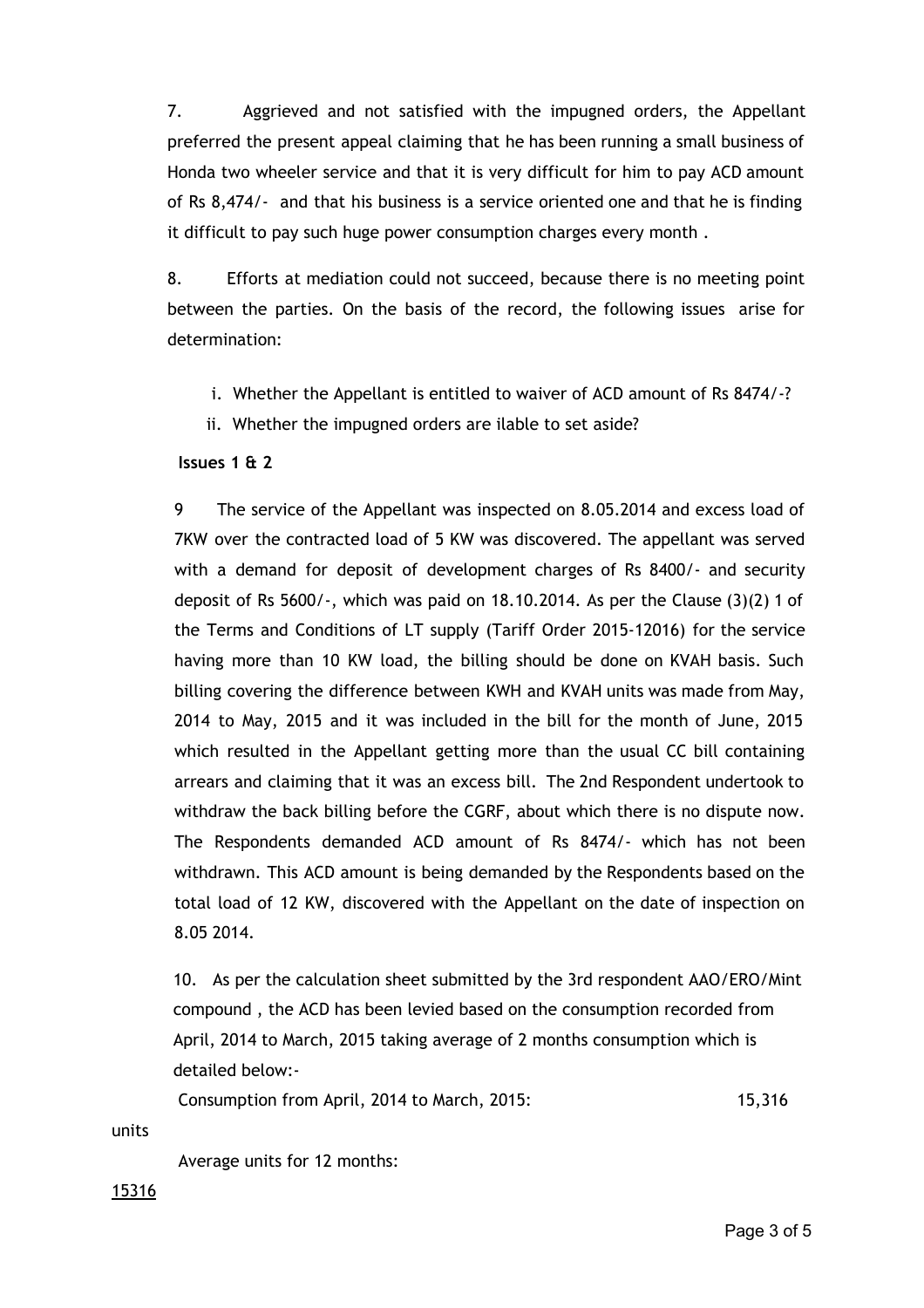# 12

# 1276

|                       | For one month                                        |           |           |
|-----------------------|------------------------------------------------------|-----------|-----------|
|                       | Total bill for 1276 units: EC                        |           | <b>Rs</b> |
| 11787.2               |                                                      |           |           |
|                       | <b>ED</b>                                            |           | <b>Rs</b> |
| 76.56                 |                                                      |           |           |
|                       | CC                                                   |           | <b>Rs</b> |
| 40                    |                                                      |           |           |
|                       | <b>FC</b>                                            |           | <b>Rs</b> |
| 636                   |                                                      |           |           |
|                       |                                                      |           |           |
|                       | per month                                            |           | <b>Rs</b> |
| 12,539.76             |                                                      |           |           |
|                       | For two months=                                      | <b>Rs</b> |           |
| 12,539.76x2=25,079.52 |                                                      |           |           |
|                       |                                                      |           |           |
|                       | Hence the security deposit required=                 |           | <b>Rs</b> |
| 25,080                |                                                      |           |           |
|                       | Security deposit already available with the DISCOM = |           | <b>Rs</b> |
| 16,606                |                                                      |           |           |
|                       | Balance security deposit payable by the Appellant =  |           | <b>Rs</b> |
| 8,474                 |                                                      |           |           |

11. The consumption for 12 months shown as 15,316 units from April, 2014 to March, 2015 does not included the excess units calculated earlier on the basis of KVAH units.

12. The demand for ACD amount of Rs 8474 levied during FY 2014‐2015 is in tune with Clause 4(1) of the Regulation 6 of 2004. Nothing is brought on record to